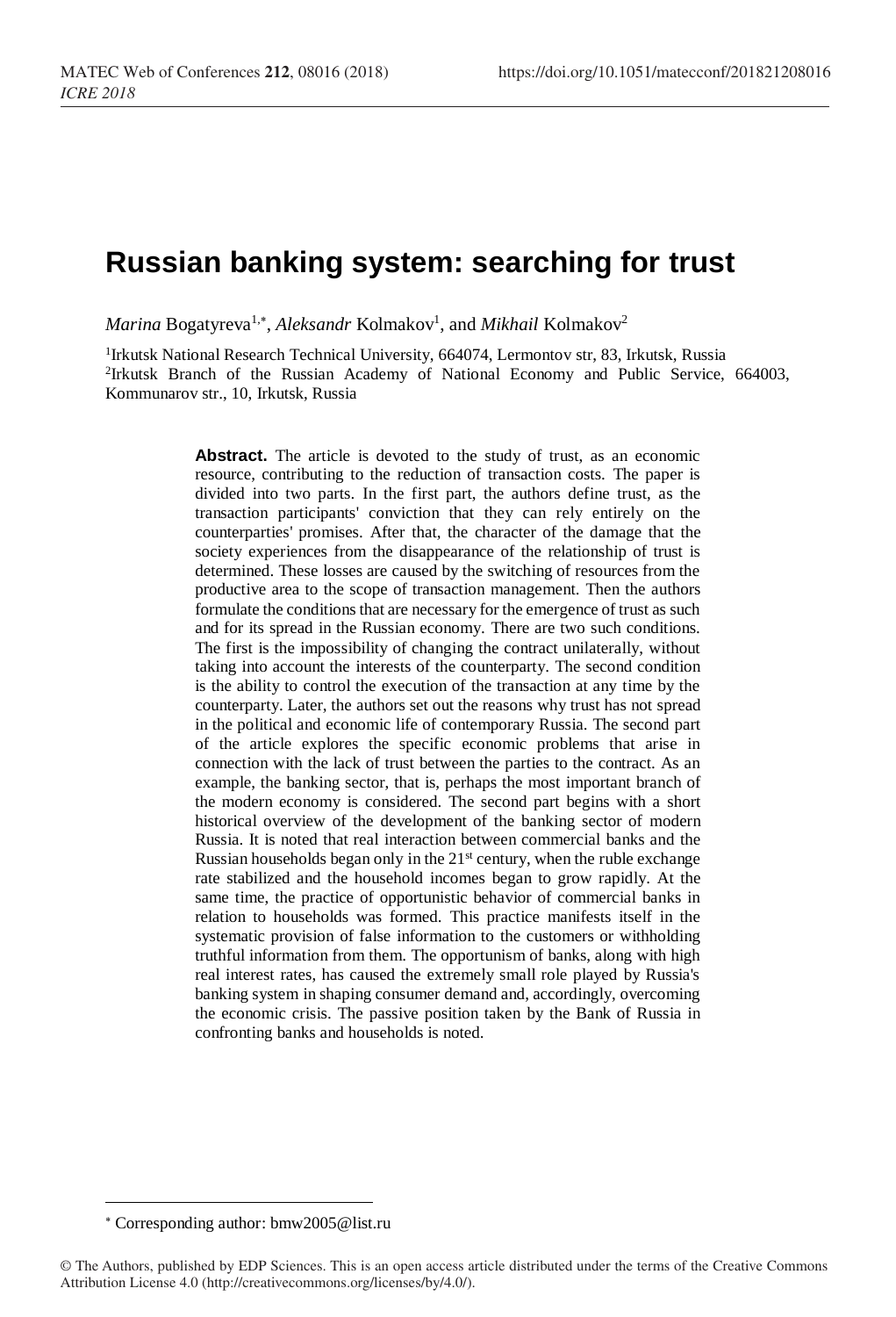## **1 Trust as an economic resource**

This article contains some new hypotheses regarding the formation of trust relationships in the economy of modern Russia. By that, the authors continue the cycle of publications, which began about ten years ago.

Trust is what we call specific relations between the transaction participants, which are characterized by the fact that the parties rely on simple promises of the counterparty. The term "simple promises" means that pledges of a material nature, for example, such as prepayment or provision of property, are not provided as a guarantee for the performance of a transaction. The value of trust is that it allows significantly reducing the level of costs for the contract management, that is, the transaction costs. It is this property - a significant saving of limited public resources - that allows us referring trust itself as the category of valuable economic resources.

The reality is that confidential relations occupy an insignificant share in the space of economic relations of the Russians. This means that a significant amount of resources available to economic agents cannot be used in a productive way. To answer the question about the reasons for the lack of trust, it is necessary to recall the conditions that in principle (in the opinion of the authors) contribute to the formation of trust.

There are three such conditions. Firstly, this is the basic condition of any contract - the independence of counterparties from each other. The second factor is the ability of each party to check the counterparty's commitment to the transaction at any time, its, so to speak, sincerity. The third factor is the equality of the parties of the contract, that is, the impossibility for each party to change the terms of the contract unilaterally.

Competition is the most effective mechanism ensuring the fulfillment of all these conditions. Availability of a set of equivalent alternatives does not leave the buyer or seller opportunities for "the opportunistic behavior". Any attempt to deceive the counterparty will immediately lead to the termination of the transaction and the loss of all the benefits from it. Of course, we are considering the transaction between the parties as not an isolated case, but as a continuous contract process. The presented model, in which competition is the main condition for building trust, is purely theoretical. The actual markets that we observe in everyday life are rich in deviations from the presented model. And practically all these deviations make it difficult to form the trusting relationship. Suppose, for example, that for some reason the seller believes that he will no longer come into contact with this buyer. Then he has absolutely no risks of loss of reputation, because reputation can be formed only as a result of a series of contracts. In this case, nothing, except strong religious or moral restrictions, prevents the seller from embarking on the path of opportunism, that is, simply deceiving the buyer. The probability of such a development of events the greater, the less important role is played by the "informed buyers" on this market. In turn, the role of informed buyers can be explained either by communication difficulties or by the fact that the seller has the ability to mimic, that is, to change those parameters of his activity that the buyer reads. The opportunism of the particular seller exerts a tremendous influence on the entire market, since its (seller's) activity is associated with a reputational external effect. It means that the deception of just one seller in the extreme case can lead to total mistrust of buyers in relation to all sellers on this market.

The model of the optimal household consumption can illustrate the results, to which leads a lack of trust between the participants in the transactions (Figure 1). First, suppose that the market is dominated by the trusting relationship. The household is in the situation of choice between keeping a stock of money (M) in its hands, and acquiring a certain amount of consumer goods  $(G)$ . It can change the whole stock of money  $(M_0)$  for the consumer goods. Then the volume of consumption will be  $G_0$ . Either the household mixes in its wealth the consumer goods and services with some remaining money. These sets can be composed in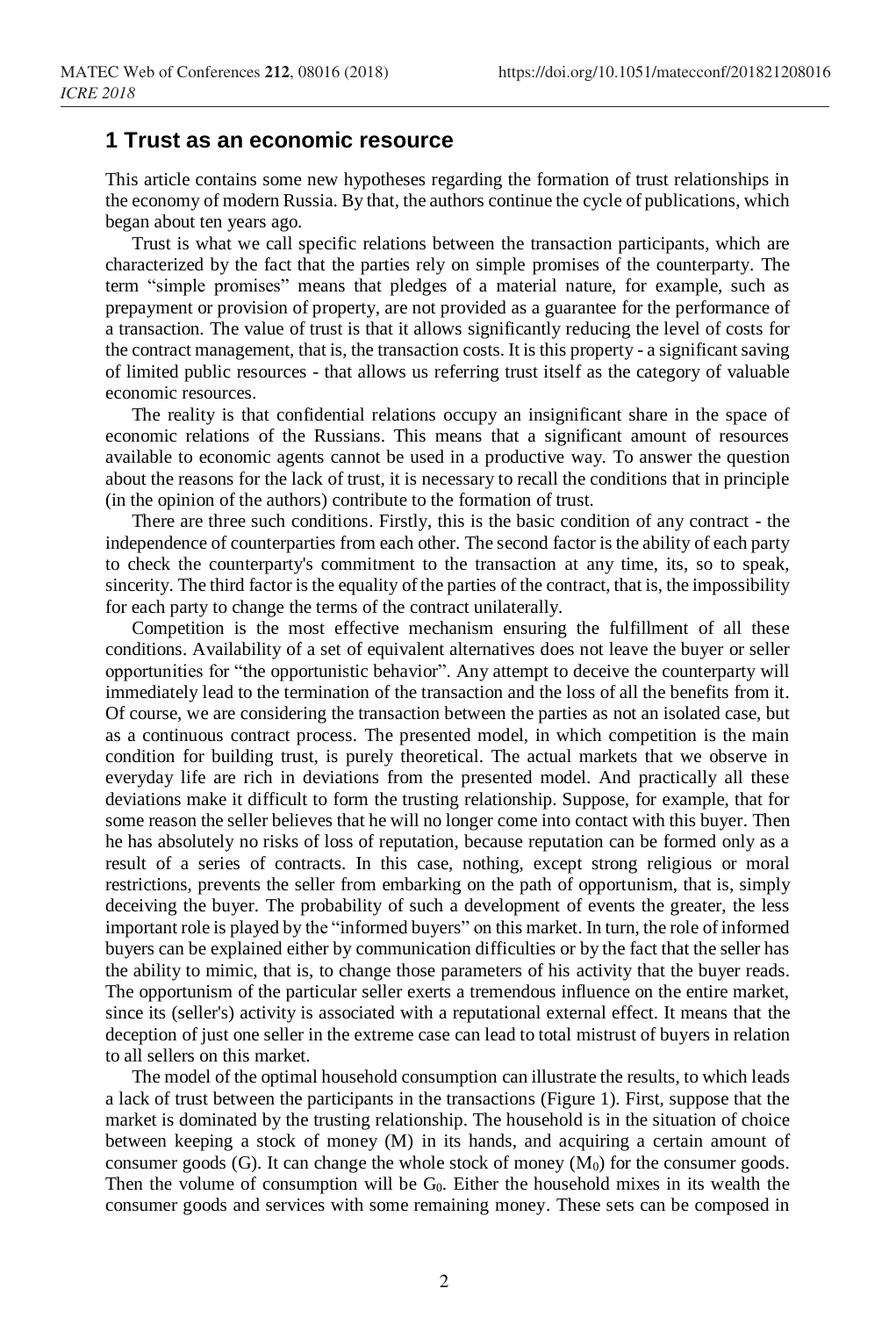any proportion. Thus, we get the budget line  $M_0G_0$ . The household chooses a set  $\alpha$ , which brings to it the maximum (at given prices and the reserve of money) utility



**Fig. 1.** Change in the wealth of a household in the case of disappearance of trusting relationships.

Now suppose that the trust relationship has disappeared. Then the household is forced to spend part of the resources to make sure the sincerity of the offer from the sellers. These resources do not add anything to the welfare of the household; they are simply absorbed in the transaction. The situation is exactly the same as if the price of goods and services purchased by the household increased. The rise in prices, as we know, leads to a turn of the budget line around point  $M_0$  counter-clockwise. Now the budget constraint is described by the line  $M_0G_1$ . Under the new restrictions, the household will choose the set  $\beta$ , which lies on the lower indifference curve Uβ. It means that now the household gets less benefit. Thus, we made sure that trust is a valuable resource, the lack of which leads to a decrease in the welfare of the household and society as a whole.

Now let us return to our model of competition, as an instrument that fosters trust. Needless to say, the assumption of the "equivalence of alternatives", to which market supporters so often refer, does not always correspond to reality? As soon as assets that are commonly referred to as "specific" become the object of the transaction, then immediately the relationship between the seller and the buyer ceases to be cloudless. The problem is that specific assets on the market can be offered by a few sellers that allow them influencing the terms of the transaction even after the contractual mechanism is activated. This possibility of one of the parties to change the terms of the deal unilaterally, redistributing, of course, the benefits of the contract to its own advantage, has the most destructive consequences for the existence of a trust relationship. Therefore, communities consisting of rational individuals are trying to develop mechanisms that prevent the most harmful forms of opportunism. For example, residual control rights belong to such mechanisms. Actually, all the systems of contract law exist precisely in order to reduce the costs of contract management. And although in practice the vast majority of contract disputes are resolved to bargain participants without recourse to the third parties, this should not deceive us, as "contract relations always develop in the shadow of the law".

It is very important that each party of the contract has tools to ensure effective control over the actions of the other party. Once such tools disappear, the trust between the parties also disappears. However, options are possible. Let us give an example that, at first glance, is far from the economy. In 2015 and in 2016, the Prime Minister of Russia D.A. Medvedev made three very important decisions. First, he refused to index pensions in accordance with actual inflation (12%) and indexed them in accordance with the assumed level of inflation (4%). Secondly, he refused to index pensions to working pensioners according to the same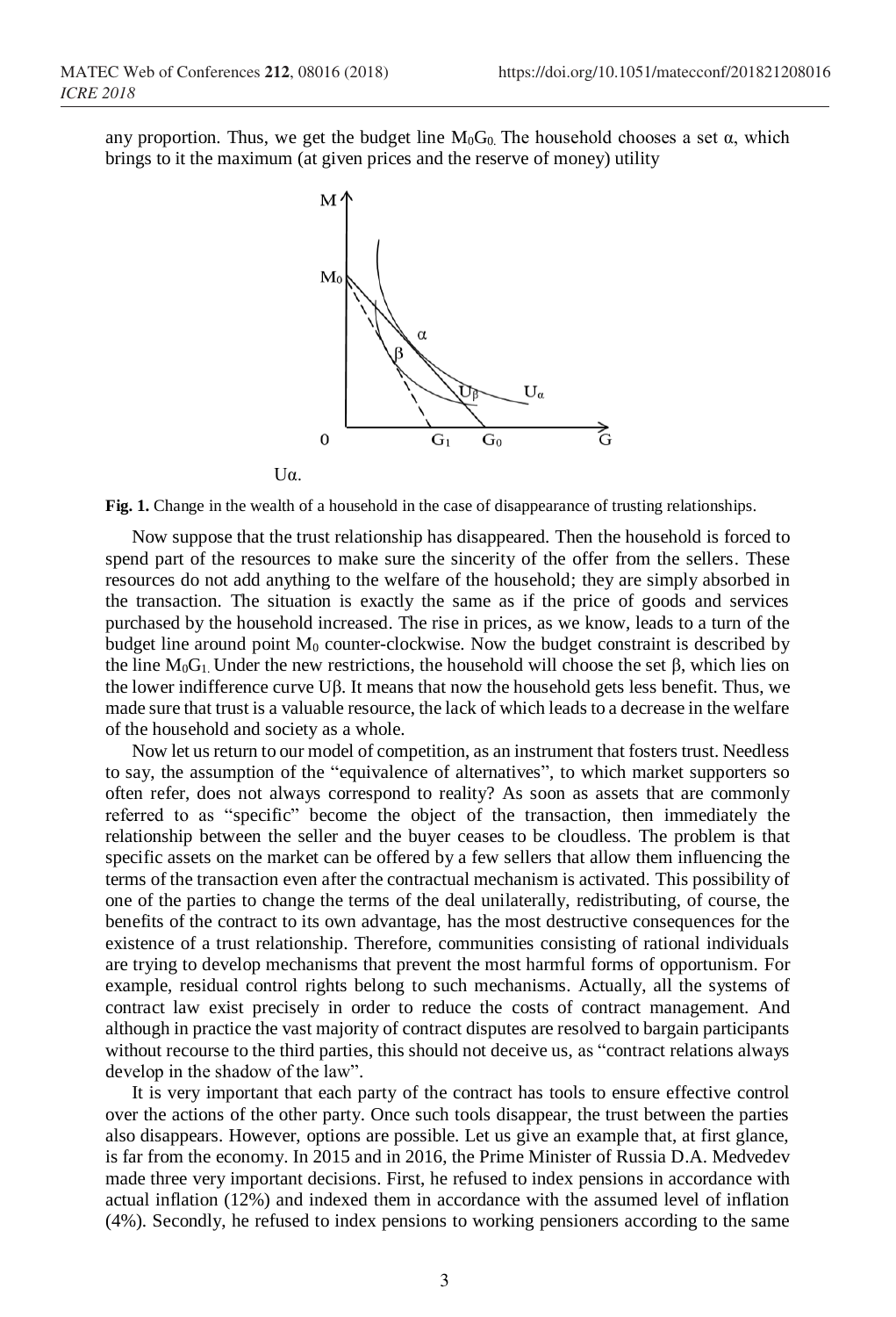scheme by which the pension is indexed to non-working pensioners. Finally, he fundamentally revised the indexation of pensions, tearing them away from the real participation of the employee (through the employer) in the replenishment of the pension fund. All three measures were clearly fiscal. By these decisions, the social contract concluded between the pensioners and the authorities a few years earlier was actually disavowed. Thus, we observe a classic case of the opportunistic behavior - one of the parties of the contract arbitrarily revised it to the detriment of the interests of the other party. However, these decisions only triggered a procedure for the revision of the contract. After all, in the hands of the population remained a powerful instrument of the residual control that is the right to vote in the parliamentary elections. With its help, the population could give a very clear signal that it was not satisfied with the Prime Minister's policy. Then, it is quite possible, the social auction would resume. However, extreme conservatism in the political preferences of the Russians prevented them from using this tool. The results of the vote unequivocally testified the support of the course of the Prime Minister - the party headed by him received 76% of the votes to the State Duma.

The most interesting thing is that surveys conducted regularly among the population show that confidence to the Government remains at a very low level. Rather, we can talk about distrust, than about trust. This distrust is a natural result of the fact that the population does not control the behavior of its counterparty in the transaction (which is the Government). The only paradox is that in reality the population can control the behavior of the other party of the contract, but does not know how to do it.

## **2 The Russian banking system: the experience of transactions without trust**

At the onset we have to make a reservation that out of all the intricacies of relations within the Russian banking sector and in its interaction with the rest of society, we have chosen only those fragments where the absence of trust is manifested in the especially clear way.

Russia's two-tier banking system has existed for more than a quarter of a century. At the very beginning of the journey, there were over 3,000 banks in it, which mostly earned on the negative real interest rates. In the  $20<sup>th</sup>$  century, lending to the private sector of the economy could not compete in its profitability with the operations in the financial sector and in the foreign exchange market. Russian commercial banks were often engaged in exotic operations, which went beyond the limits laid down by the criminal law. Suffice it to recall Sodbiznesbank, which license was withdrawn in the spring of 2004 with the formula "for financing terrorist activities".

The situation began to change at the beginning of the  $21<sup>st</sup>$  century. Stabilization and subsequent strengthening of the ruble led to a decrease in the profitability of foreign exchange transactions. At the same time, rapid economic growth and rising incomes of the population turned bankers towards the real sector of the economy. The fact that the rate of inflation stabilized near 10% also played its role.

In this period, consumer lending was the driver of growth in the banking sector of the economy. This scenario was quite natural. Firstly, a sharp increase in imports generated a wave of consumer effects. Secondly, for the first time in life of many generations, the barrier, known as "the liquidity limitation", was overcome. In other words, the Russians gained an access to the financial market. Thirdly, the real incomes of the Russians grew quite rapidly and for a long time that could not but inspire confidence of people in their future. Finally, it cannot be discounted that the level of financial literacy of the Russians was, and still remains at a very low level, at such a level that they cannot even calculate the real interest rate on the loan. All these predetermined the unusually high profitability of this type of business, such as consumer lending.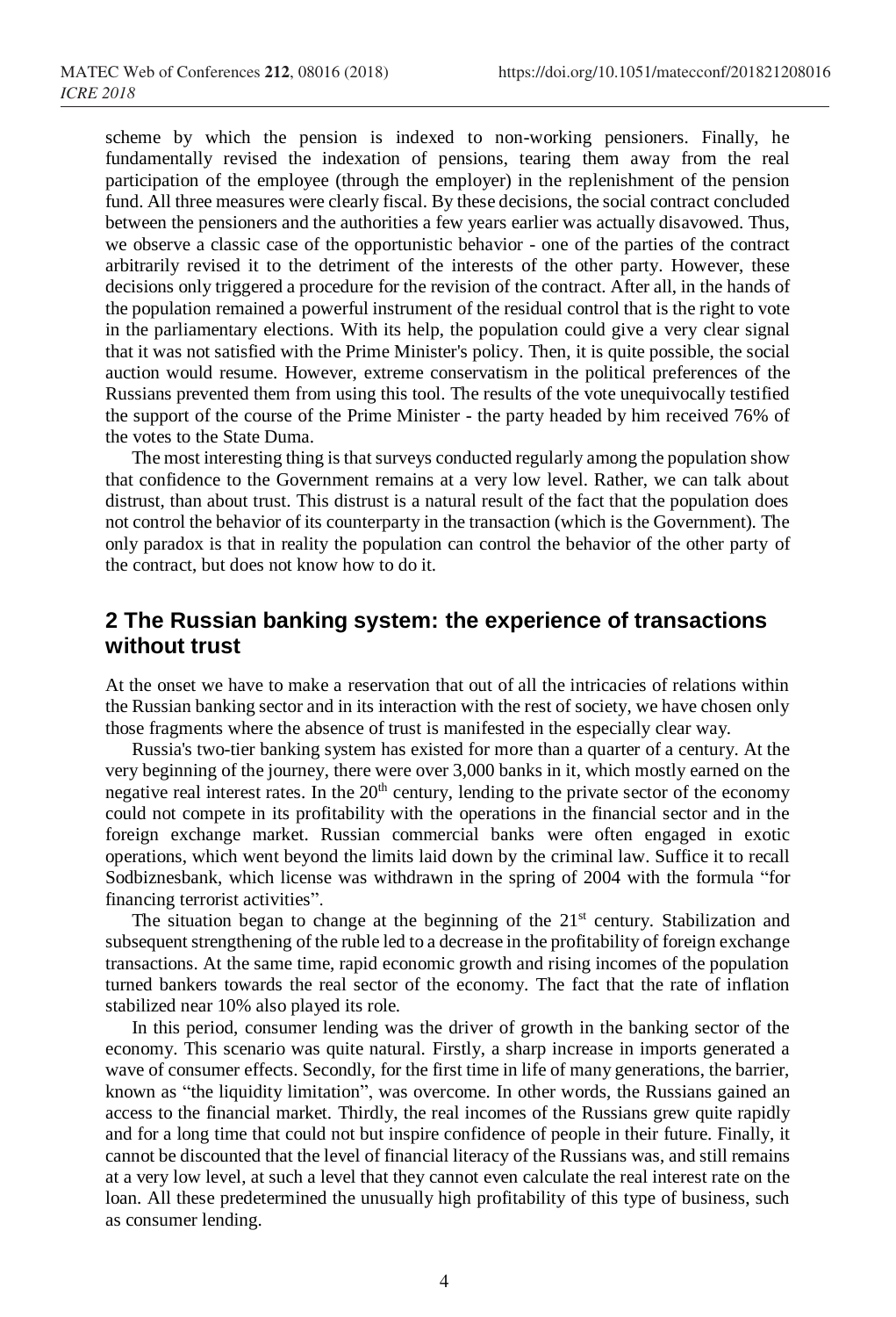There came a period when, for the second time in the years of market reforms, the broad strata of the population could feel, roughly speaking, "the advantages of capitalism". The first time it happened in the very beginning of the 1990s, when price liberalization almost instantly filled the shelf of shops that had been empty under socialism, with goods. Commercial banks could choose a manner of behavior that would lay the foundation for the emergence and spread of trust in the entire Russian economy. For this, they simply had to pursue an honest and transparent policy in relations with their compatriots. Unfortunately, the Russian banking sector did not live up to its expectations. Greed won, the desire to get maximum profit, and commercial banks began to fool their customers in eager rivalry, either by simply deceiving them, or by hiding truthful information from them. Great was the disappointment of people and their resentment, when the terms of the loans turned out to be times heavier than they thought at the time of signing the contract.

It is clear that stating the fact that Russian commercial banks have chosen a "predatory model" of behavior does not advance us academically. On-good, we are obliged to identify the reasons why the banking community behaved this way, and not otherwise. A fundamental study of these issues is still to be completed. Here we can only point out the most common causes of universal banking opportunism.

Apparently, we cannot escape anywhere that Russia inherited from the USSR not only economic assets, but, so to speak, the human capital. In this cultural "wealth" of a personality, his individuality was given a small place. This disparaging attitude toward man, formed in the USSR, preserved like a relic radiation. When the economy began to acquire market characteristics, these disparaging relations were filled with new content - it became possible, in economic terms, to coin a sense of the intellectual superiority over the counterparty.

At a time when the consumer lending boom was only beginning, customers of commercial banks could rely on the state assistance in defending their rights. The interests of clients were defended by three institutions - the Federal Antimonopoly Service (FAS), the Federal Service for Supervision of Consumer Rights Protection (Rospotrebnadzor) and the Bank of Russia. Initially, the efforts of these services were aimed at ensuring that information on the real (effective) interest rate on the loan was necessarily communicated to customers. There has been a long struggle between supervisors and commercial banks, during which commercial banks have shown that the opportunism in relations with the customers is the norm of their behavior.

Initially, the federal services achieved some success. For example, they have achieved the cancellation of such a duty of clients, as "the fee for opening and maintaining a loan account". Then the law was passed, according to which banks were required to write the effective interest rate in the text of the loan agreement. Banks fulfilled these requirements formally, indicating the percentage in a small font. The services had to amend the legislation to prohibit banks from masking the real interest rate in the text of the contract. Then banks switched to a new strategy. They did not disclose the real interest rate to the client during the whole process of the loan negotiations. Instead, they reported the information that did not allow customers to get an idea of the real interest rate. They said, for example, about the "value of the monthly payment" or about the "total amount of overpayment". Federal services could not oppose this policy because their ability to monitor the behavior of commercial banks was very limited. The problems of building trust between the banking sector and the private sector of the economy (with the exception of the corporate sector) went into the shade only during the financial crisis of 2008 and the next two years. It happened for purely technical reasons.

The main result of the confrontation between commercial banks and federal structures defending the interests of clients was that, in order to maximize profits in a short run, the banking sector always found opportunities to circumvent the requirements of legislation and continue its openly opportunistic policies towards the clients. It was mainly explained by the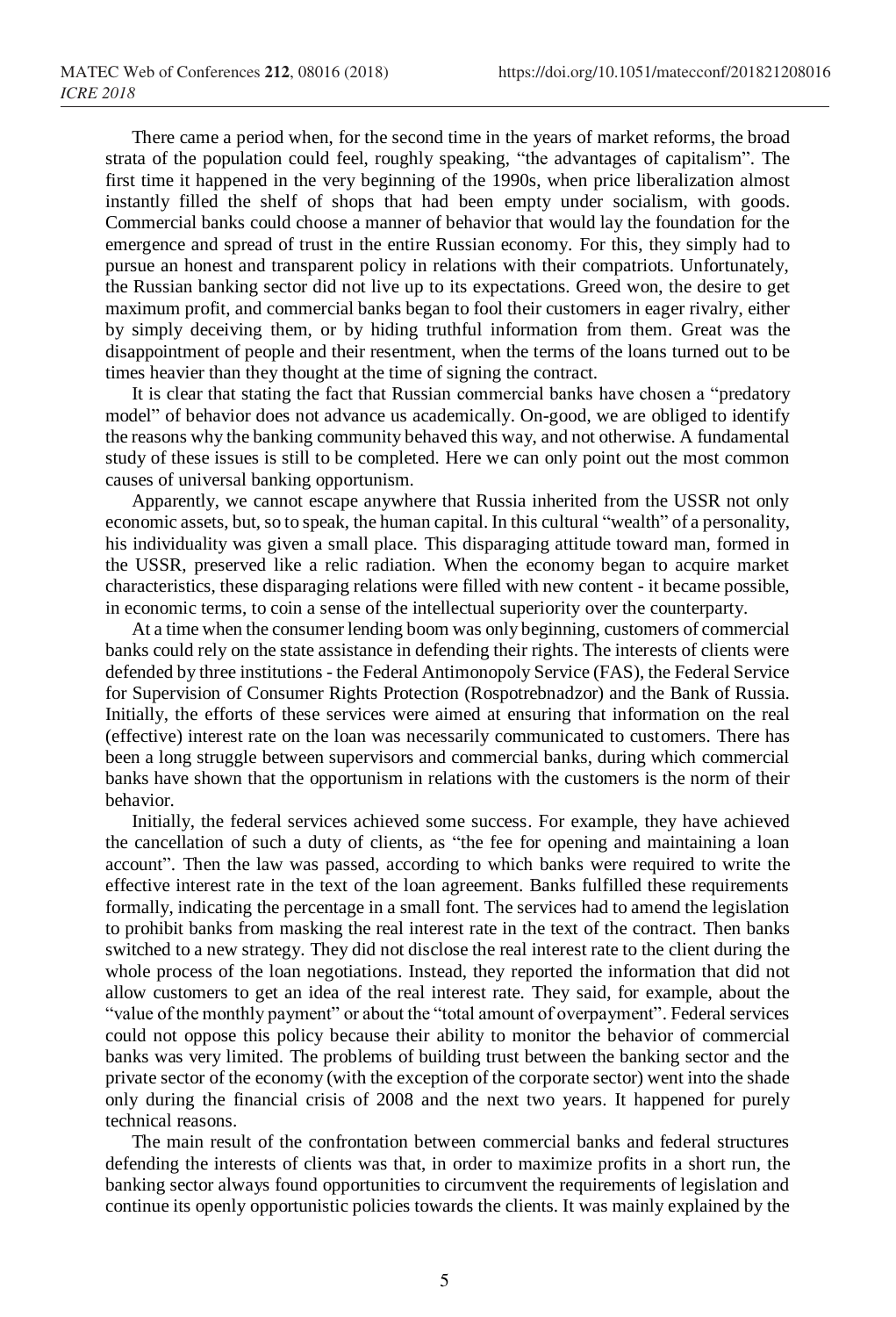lack of the means for effective monitoring of banking policy at the disposal of the regulatory bodies.

As soon as commercial banks, according to R. Koo, "cleared their balance sheets after the financial crisis", the instinct to profit maximization returned to them, and they went back to the policy they "preached" before the crisis, that is, to open opportunism. It was mostly evident in the area of interest rates on loans granted to the households and firms not affiliated with the state. In the end, the problem of protecting clients from unscrupulous policies of commercial banks reached the level of the Parliament. Under the pressure of the State Duma, the Bank of Russia decided to impose "maximum interest rates" on the main types of lending to the population. The validity of such measures is traditionally questioned within the framework of the economic theory, since bureaucratic interference in the operation of the price mechanism leads to inefficient use of limited public resources. In this case, the matter was aggravated by the fact that the Bank of Russia had no effective instruments to monitor compliance with the regulator's recommendations by commercial banks. (The inclination to use administrative methods of management in the banking sector did not serve well to the Bank of Russia in the field of supervision of the deposit policy of commercial banks. Here, as in the field of lending, the limit values were set for the interest rates, at which commercial banks could attract loans from the population without incurring the anger of the Bank of Russia. It is clear that by attracting deposits at higher rates, commercial banks took on an increased risk. However, as shown by the experience of consumer lending, private commercial banks use financial resources much more efficiently than banks with the state participation, located at the top of the banking sector. Therefore, they could afford to attract deposits at higher interest rates. By the way, they thereby sent a signal to the Bank of Russia about their more risky policy. Having lost the opportunity to officially maneuver with deposit rates, some commercial banks "went underground", and began to engage very exotic operations. When the problems of these banks (Master-Bank, Mosoblbank) came out, the size of the household losses was already hundreds of billions of rubles. It is needless to say about the loss of reputation of the whole banking community, which was the result of such fraud of its individual members).

However, the decrease in the effectiveness of protecting customers from unfair behavior of commercial banks is due not only to monitoring difficulties. We have to admit that recently the priorities in the policy of the Bank of Russia have changed. After the financial turmoil that occurred in December 2014, the Bank of Russia management officially recognizes that the main priority for the Bank is the stability of the Russian banking system. On this road, the Bank of Russia has achieved notable successes. But these successes were paid for by a high price. The main thing is that the Russian banking system has lost its instrumental value. To put it simply, Russia's banking system is in excellent condition, but it is not used as a mechanism capable of increasing aggregate demand. To verify that, it is sufficient to review the data in the Table 1.

Such a low share of loans that banks gave to the households can be explained by several reasons. Unusually high interest rate is, certainly, at first place. The strategy of maximizing profits in a short period has led commercial banks to a standstill. Those customers who used to take loans, regardless of the interest rates, are now burdened with the debts of the past periods and withdrew from the game. The remaining clients soberly assess their financial capabilities and do not agree to take loans at current interest rates. It seems that commercial banks have no other option than competitive betting. But so far banks prefer to stick to the old strategy.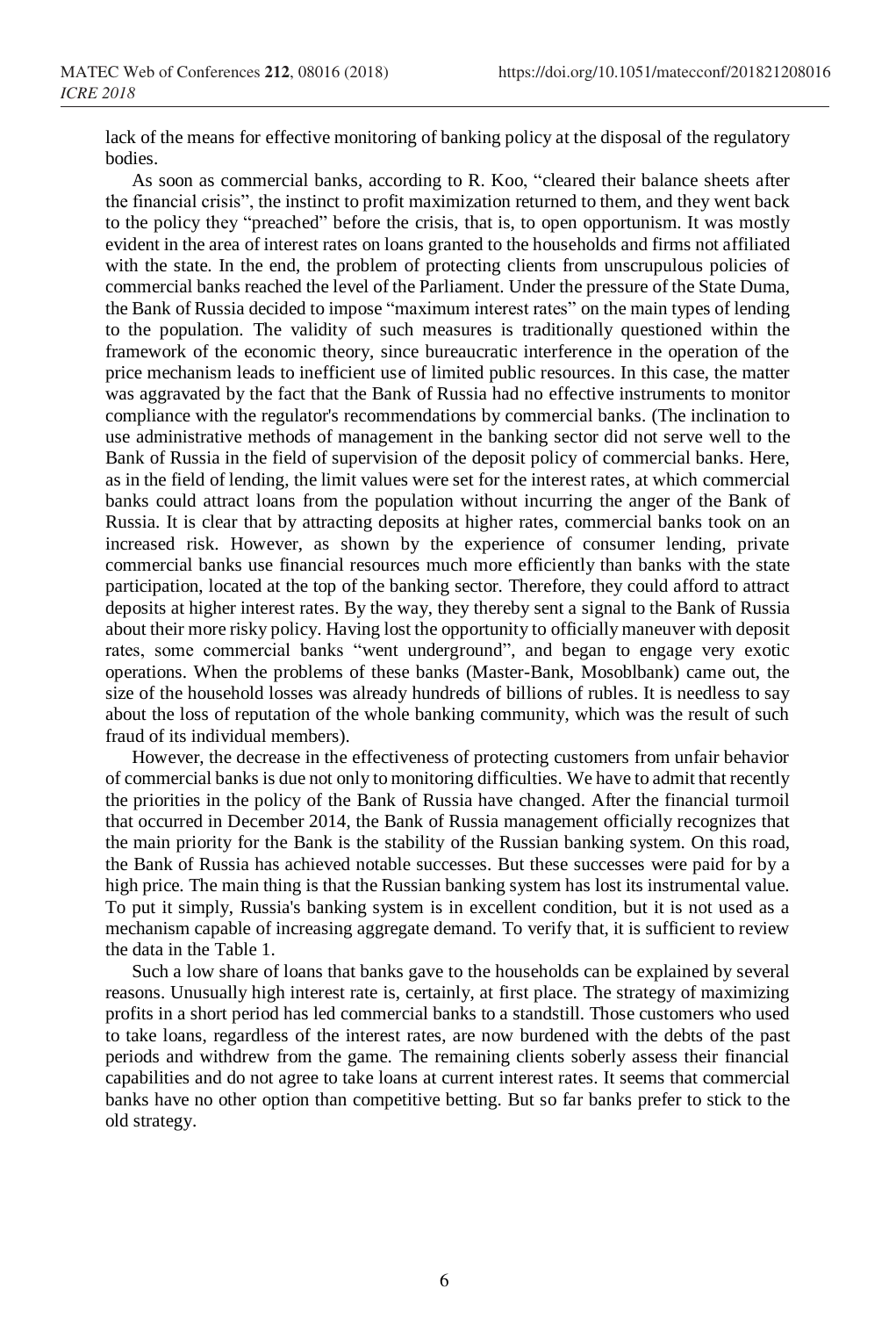|    |                                  | Year     |          |          |
|----|----------------------------------|----------|----------|----------|
| N∘ | Indicator                        | 2015     | 2016     | 2017     |
|    | Household loans (billion rubles) | 11 647.1 | 11 757.5 | 13 168.7 |
|    | GDP (billion rubles)             | 83 387.2 | 86 148.6 | 92 037.2 |
|    | Debt burden $(2/3)$ $(\%)$       | 14.0     | 13.6     | 14.3     |

**Table 1.** Dynamics of the debt burden of the Russian households.

It cannot be said that commercial banks do not react in any way to the current situation. For example, they began to pay much more attention to the customers who proved their respectableness for many years of serviceable payments. However, contrary to the rules of a market economy, attention is not accompanied by the price signals in the form of a lower interest rate. As before, the customer's credit history did not become a trump card in the package of documents that banks require to secure a loan. It did not even displaced any documents from those that were required before the appearance of credit histories. Refusals to radically reduce the interest rate, commercial banks are trying to compensate with even more sophisticated opportunism. Even if they achieve local success, then this will not radically affect the situation with the freezing consumer demand.

The second reason is a stock of mistrust accumulated by the Russians over a decade and a half of close interaction with commercial banks. The reality is that the authors of this article did not find any sincere proposal forwarded by commercial banks to their clients during the field research conducted in October 2017. It applies to the full range of services provided. The Scots say that three things should be feared: the horse's hooves, the horns of the bull, and the smile of the Englishman. The Russian specificity consists in the fact that instead of an Englishman one should be afraid of "a favorable offer" from a commercial bank.

Competition between banks could help the business. However, competition between the Russian banks in a strange way did not lead to the disappearance of opportunism. Moreover, those commercial banks that used to be known for their good behavior towards their clients, quickly discovered that honesty is not in the credit. The bank VTB-24 is an example. Such a result of the competition can be explained only by the presence of a powerful external effect accompanying the activities of a commercial bank.

The Bank of Russia could play a crucial role in restoring and developing trust relationships. But, as mentioned above, now it has other priorities. When the stability of the banking system is at first place "at any cost", eyes can be closed to the dishonesty of banks with respect to the households. In the end, opportunism allows commercial banks making high profits, which is exactly what the Bank of Russia management needs now. If the Bank of Russia revoked licenses from commercial banks not only for direct deception of the households, but even for trying to hide some of the information from them, as it is now revoking licenses for providing unreliable reporting, then it seems to us that confidence in the banking sector of economy would be restored fairly quickly. And along with this, the volume of lending would also increase, which is so necessary for the Russian economy in these difficult times.

## **References**

- 1. A. Greenspan, *The epoch of shocks: problems and prospects of the world financial system* (United Press, Moscow, 2010)
- 2. A. E. Kolmakov, M. V. Bogatyreva, *Rationality, trust, and transaction costs* (Izd-vo IrSTU, Irkutsk, 2014)
- 3. R. Ku, The holy grail of macroeconomics: lessons from the Great Japanese Recession (Thought, Moscow, 2014)